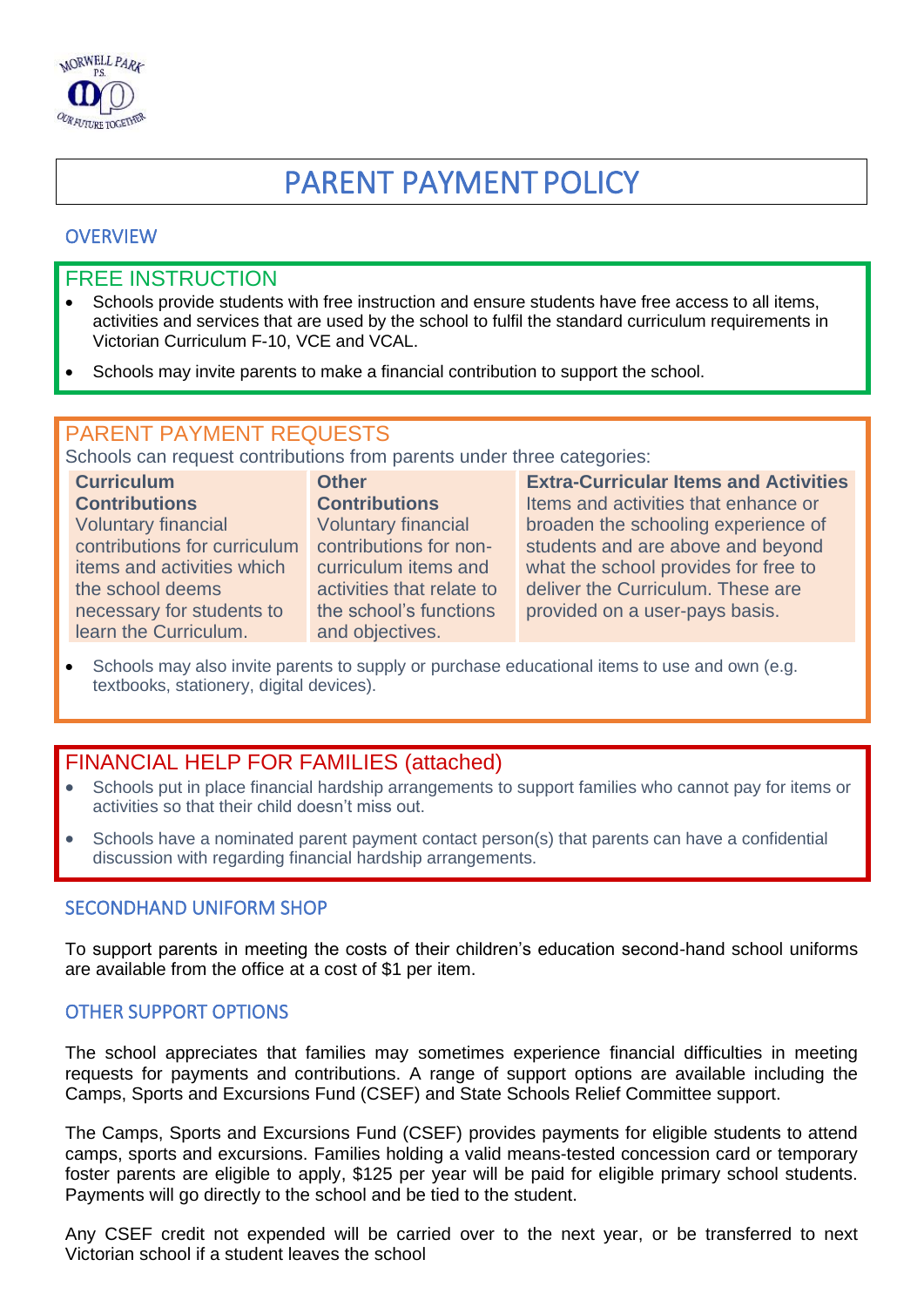## PAYMENT ARRANGEMENTS

#### Extra-Curricular Items and Activities

Parents and guardians will be provided with early notice of payment requests for items and activities that enhance or broaden the schooling experience of students and are above and beyond what the school provides for free to deliver the Curriculum. These are provided on a user-pays basis.

Payments are kept to a minimum with payment requests and letters fair and reasonable. To be of further assistance payment options include, full amount, payment by instalments and Centrepay.

Instalment options are available with parents encouraged to make an appointment with the school to discuss circumstances and available options.

Receipts will be issued to parents immediately upon making payment.

All records of payments or contributions and any outstanding payments by parents and guardians are kept confidential.

## **REFUNDS**

Our school will consider requests for partial or full refunds of payments made by parents on a caseby-case basis, taking into account individual circumstances.

Generally, we will not be able to refund payments made for items purchased or costs that have already been paid where those funds have already been transferred to a third party. For example, camp costs when a child becomes unwell and cannot attend in circumstances where the payment has already been made or committed to a third party and no refund is available to the school. Where possible, we will make this clear to parents at the time of payment.

#### POLICY REVIEW AND APPROVAL

| Policy last reviewed                  | June 2022      |
|---------------------------------------|----------------|
| Approved by                           | School Council |
| Next scheduled review date March 2023 |                |